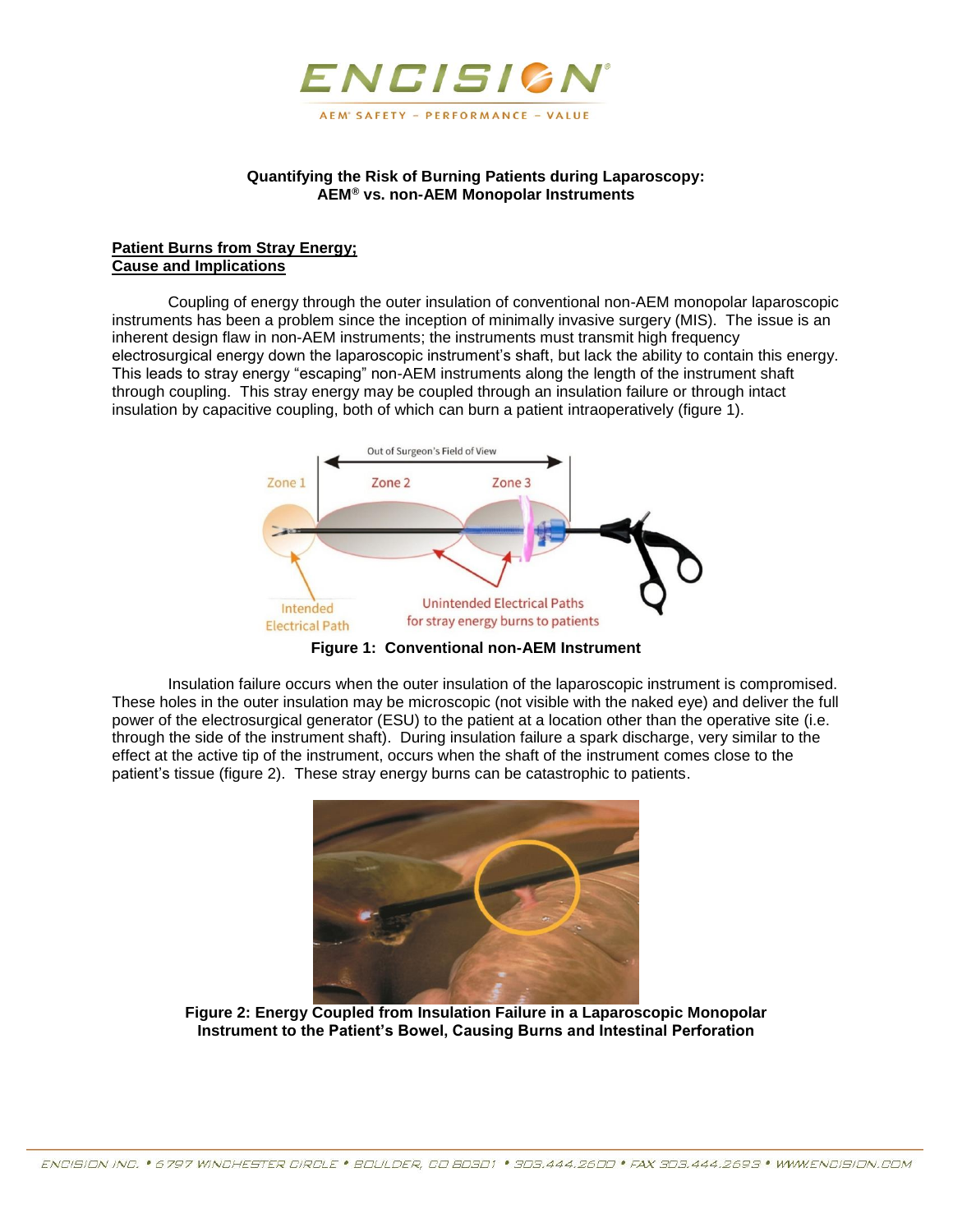

Capacitive coupling occurs during MIS when current flows from the instrument to the patient. Even with intact insulation, charge may collect on the outside of an instrument and transfer to sensitive vascular or organ tissue (figure 3). This condition is inherent in every non-AEM laparoscopic surgical procedure, as a capacitor is created between the instrument and the patient's body. A capacitor is defined as two conductors separated by an insulator, where the instrument and the patient's body are conductors and the outer insulation of the instrument is the insulator. When the laparoscopic instrument is activated, the electrosurgical energy from the ESU is coupled to the patient's tissue; non-AEM instruments are not able to always prevent this stray energy and therefore may burn patients. This process can produce heating of the tissue, leading to  $3<sup>rd</sup>$  degree burns and irreversible damage. A power level as low as 3.1 watts (W) will cause 3<sup>rd</sup> degree burns to tissue within 2 seconds<sup>1</sup>. A power level as low as 1.3 W will cause a 3<sup>rd</sup> degree burn to tissue within 5 seconds<sup>1</sup>. Therefore 1 watt of coupled power is considered to be the power level at which there begins to be concern.



**Figure 3: Energy Capacitively Coupled from Laparoscopic Monopolar Instrument to Patient's Bowel, Causing Burns and Intestinal Perforation** 

## **Comparative Study for Preventing Patient Burns; AEM vs. non-AEM Monopolar Laparoscopic Instruments**

With the electrosurgical generators (ESUs) available today both the voltage and frequency vary among models. Some of the newer ESU technologies allude to a reduction in the level of capacitively coupled energy, when used in specialized modes and low power settings; however the level of reduction in capacitively coupled energy is not readily defined and none of these ESUs claim to prevent patient burns from insulation failure.

In contrast to these ESU technologies, AEM technology eliminates stray energy burns to patients, from insulation failure and capacitive coupling, while using AEM monopolar energy during laparoscopy.

Therefore a study was implemented to assess the relationship among several generators with respect to the power coupled through the insulation of a typical instrument, using typical generator settings for capacitive coupling and insulation failure. The test was run by Encision in a controlled laboratory environment, using calibrated test equipment, and setup conditions that closely mimic conditions found during monopolar laparoscopy. The study compared the "safest" modes of the various ESUs, using a standard 5mm Covidien laparoscopic scissor, and a relatively low power setting vs. the same ESU, mode, and power setting using AEM monitoring technology and instrumentation (see appendix A for test method and equipment).

Insulation Failure Results (figure 4): All non-AEM test setups were found to couple the same power from a hole in the side of the instrument (which may lead to a stray energy burn to a patient) as the active tip of the instrument; essentially an insulation failure in a non-AEM instrument is equivalent to having a second active tip. All setups using AEM technology were found to couple less than 0.2% of the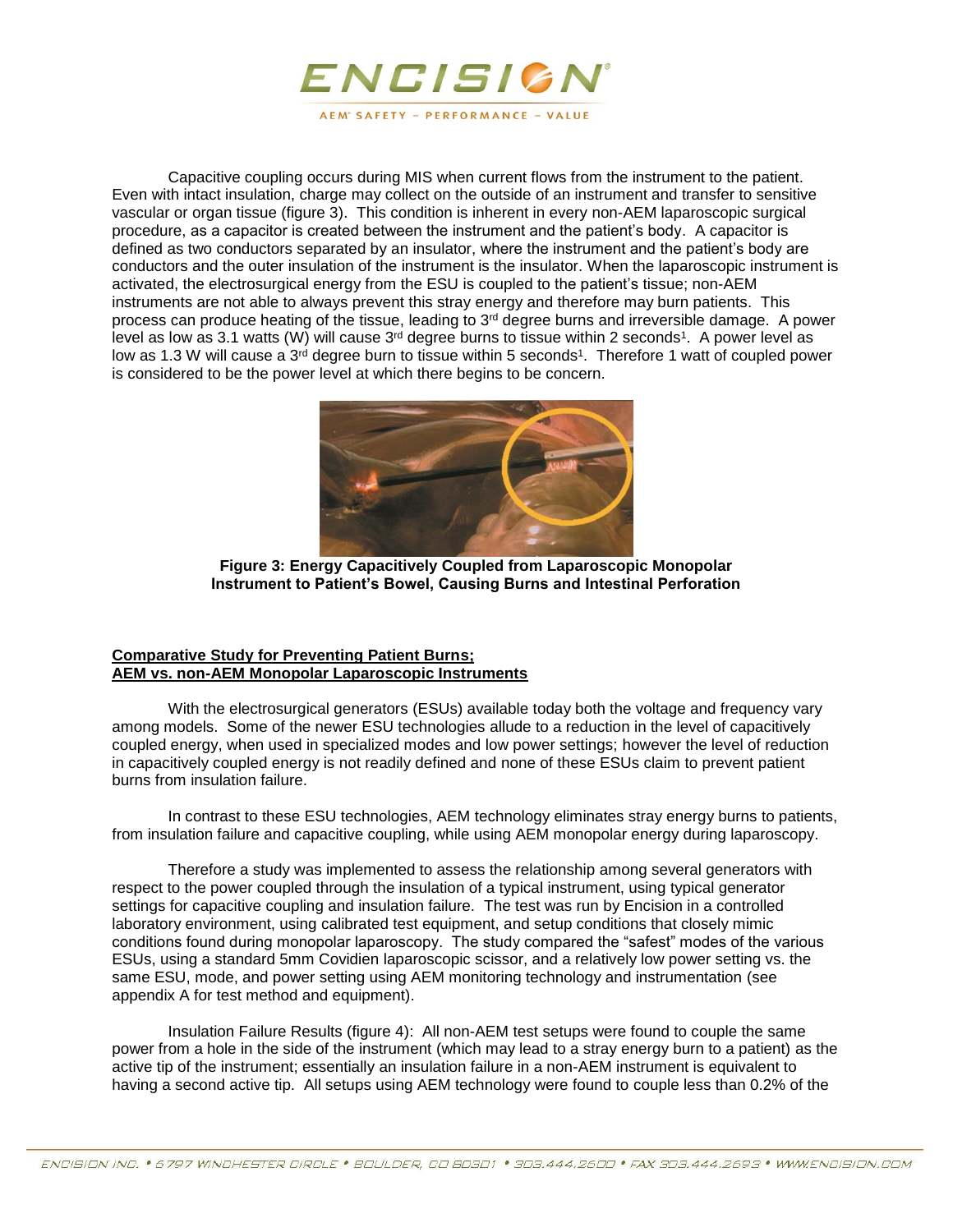

set power; this level of power is within the range of measurement error; essentially an insulation failure on an AEM instrument has no clinical effect and poses no risk to a patient.

Capacitive Coupling Results (figure 5): All non-AEM test setups were found to transmit 35% to 60% of the power emitted from the tip of the instrument, via capacitive coupling through the side of the instrument shaft (with intact insulation); all of these test results were in the power range capable of causing patient burns. All setups using AEM technology were found to couple less than 0.2% of the set power; this level of power is within the range of measurement error; essentially AEM instruments do not have any clinical effect from capacitively coupled energy and pose no risk to a patient.



**INSULATION FAILURE POWER** (INSTRUMENT TO PATIENT)

#### **GRAPH KEY:**

RED = May cause 3rd degree burns to tissue, organs, and vessels after 2 seconds of instrument activation; power levels above 3.1 W. = May cause 3rd degree burns to tissue, organs, and vessels after 5 seconds of

instrument activation; power levels between 1.3 W and 3.1 W. Green = Safe level of energy for tissue, organs, and vessels; power levels below 1.3 W. NOTES ON TEST METHOD: NOTES ON TEST METHOLD:<br>
A charge service of the producted by Encision in a controlled laboratory setting using calibrated equipment and standardized test setups<br>
(which simulate common situations encountered during laparos

#### **Figure 4: Insulation Failure Test Results AEM vs. non-AEM Monopolar Laparoscopic Instruments**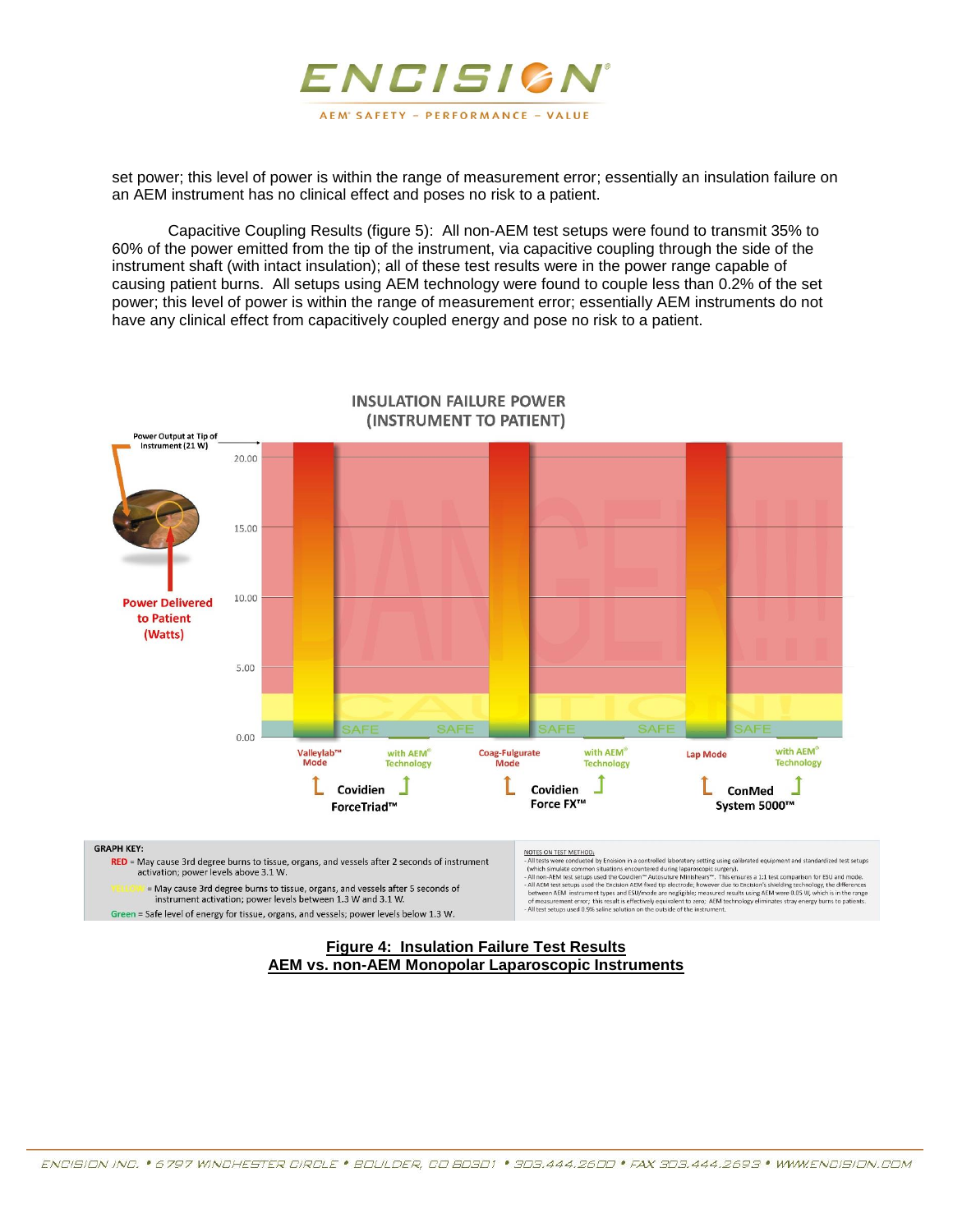

#### **CAPACITIVELY COUPLED POWER** (INSTRUMENT TO PATIENT)



#### **Figure 5: Capacitively Coupled Energy Test Results AEM vs. non-AEM Monopolar Laparoscopic Instruments**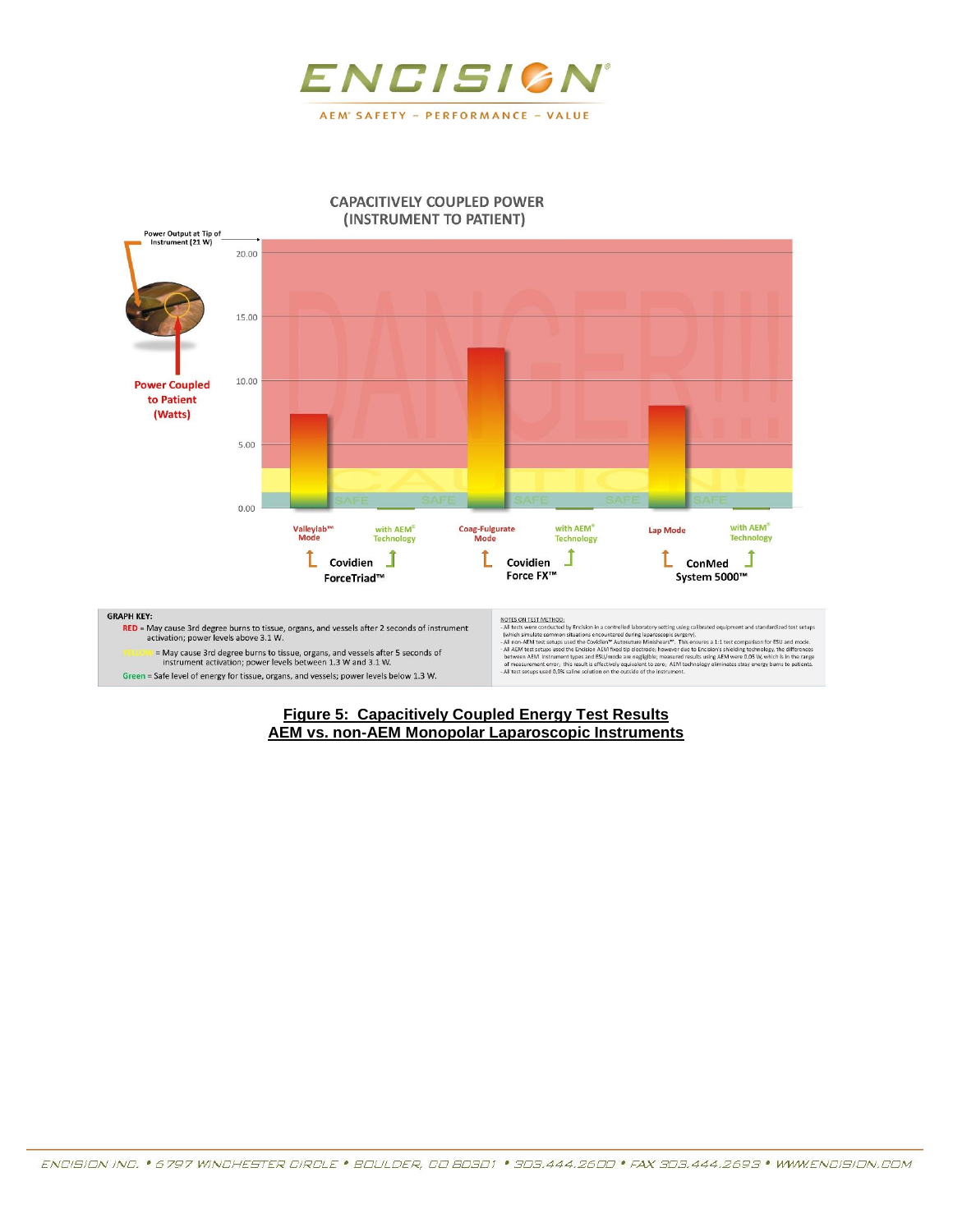

## **Eliminating Patient Burns:**

Encision's AEM technology eliminates the chance of stray energy burns to patients during laparoscopy by electrically shielding and monitoring the AEM instruments. Every AEM instrument has a protective shield that is actively monitored by the AEM system throughout a procedure (figure 8). This protective shield eliminates the risk of capacitive coupling to the patient by draining the energy away from the patient to the AEM monitor. If an insulation failure occurs, the AEM system actively drains the electrosurgical energy away from the patient through this protective shield. In addition the AEM system immediately shuts down the instrument power, similar to a circuit breaker (GFCI) in the electrical wiring of a house.



**Figure 8: AEM Instrument Design**

In every AEM instrument, the active electrode is surrounded by the primary insulation layer. The primary insulation layer withstands the high voltages of electrosurgery, ensuring effective use of the active electrode. The protective shield is a conductive tube that surrounds the primary insulation layer and active electrode, in zones 2 and 3 of the instrument (i.e. the entire length of the instrument shaft excluding zone 1, the active tip). The shield conducts stray energy back to the generator, ensuring there is no chance of a stray energy burn to the patient. The outer insulation provides an additional layer of insulation for all AEM instruments.

<sup>1</sup>Pearce, John A. PhD (1986), Electrosurgery, page 217. New York: Wiley Medical.

*Power Calculation: P= (<sup>β</sup>)<sup>\*</sup>(R) = (4000 Ω)<sup>\*</sup>(0.0177 A)<sup>2</sup> for 5 seconds= 1.25 W for 5 seconds or 3.13 W for 2 seconds*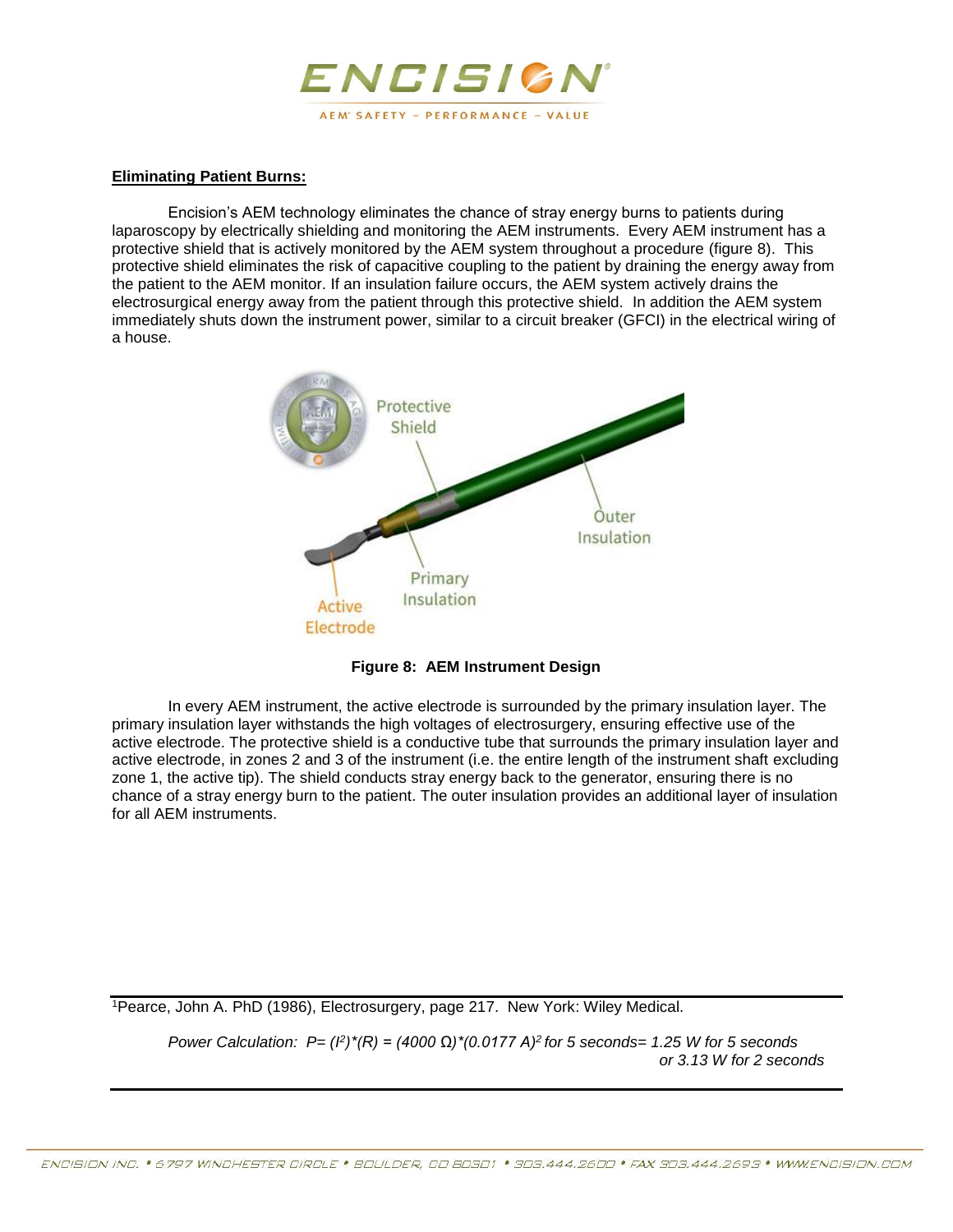

## **Appendix A: Comparative Study Test Method and Equipment**

## **1. Insulation Failure Study Conditions:**

- a. Non-AEM Test Setup:
	- i. ESU Settings:
		- 1. Covidien ForceTriad™ Valleylab Mode set to output 21 W from the tip of the instrument (set power of 35W, of which ~60% is output from the active tip).
		- 2. Covidien Force FX™ Standard Coag Mode set to output 21 W from the tip of the instrument (set power of 35W, of which ~60% is output from the active tip).
		- 3. ConMed System5000™ Lap Mode set to output 21 W from the tip of the instrument (set power of 35W, of which ~60% is output from the active tip).
		- ii. Instrument contact; lunchmeat ham kept moist with saline for insulation failure measurements.
		- iii. Instrument used for all tests Covidien Autosuture™ Minishears, 5mm scissors
- b. AEM Instrument Test Setup:
	- i. All conditions were identical to the non-AEM test setup, with the exception of the instrument used for the test. An AEM instrument and AEM monitor were used in place of the Covidien Autosuture™ Minishears 5mm scissors. For comparison purposes an Encision AEM 3500 series fixed tip electrode was used with an Encision EM-2+ monitor. However, due to the actively monitored shielding technology included in every AEM instrument, the test results do not vary based upon the instrument style or AEM monitor style used.
- c. Measurement Equipment Used:
	- i. Pearson 4100 current transformer.
	- ii. Tektronix p6015 voltage probe.
	- iii. Tektronix DPO5034 oscilloscope.
	- iv. Resistors to simulate a return electrode.
	- v. Appropriate cables to connect to the generator monopolar output.
- d. Test Method:
	- i. The oscilloscope was set to acquire 10 megapoints of data at 10 megasamples per second with 900 ms of data displayed.
	- ii. Voltage and current data were collected after stabilization (typically 0.2 seconds) to the end of the sample.
	- iii. The oscilloscope was set to compute the power via real  $-$  time  $v^*$ l and taking the mean over the acquisition period.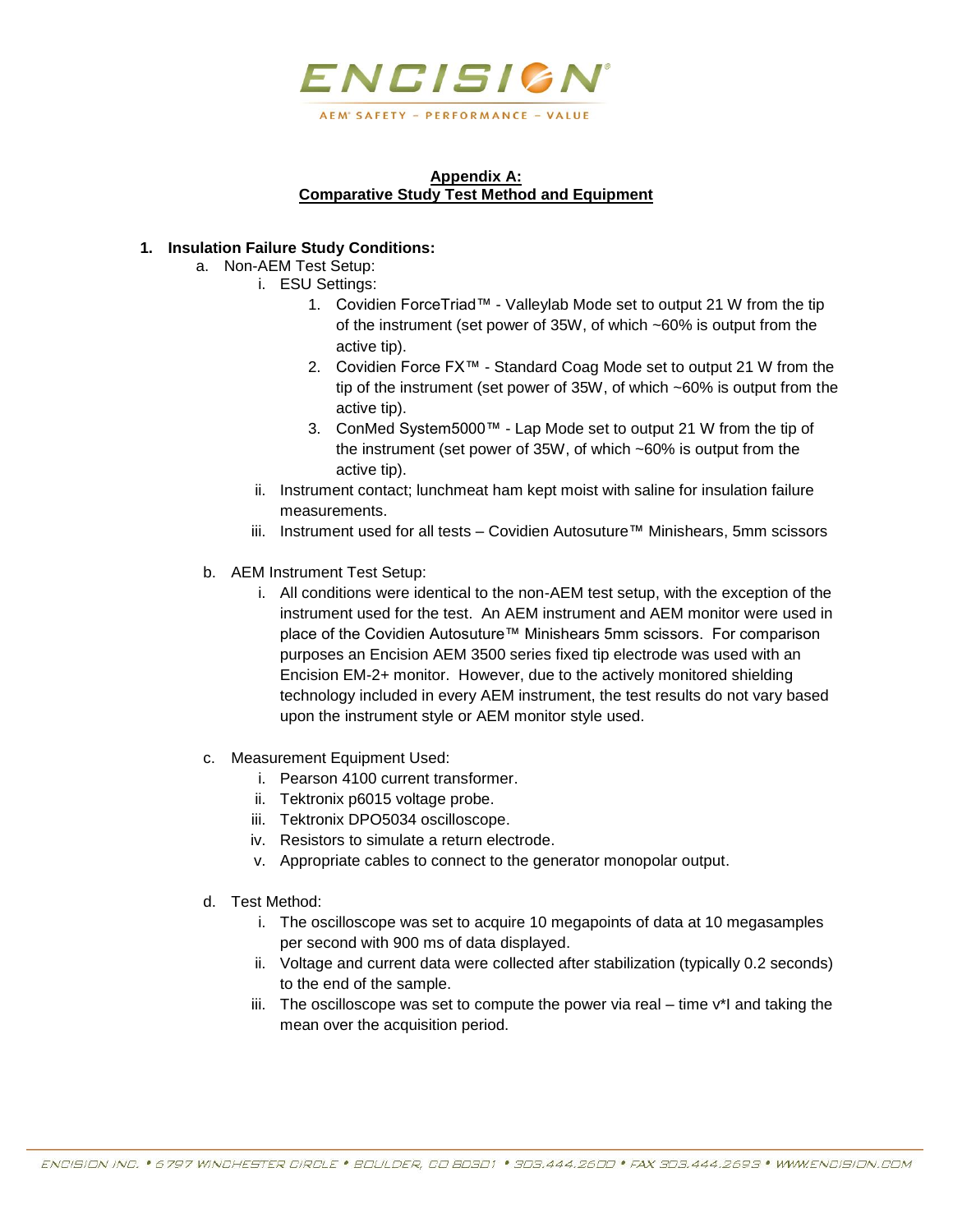

## **Appendix A: Comparative Study Test Method and Equipment**

- e. Notes on power output:
	- i. During ESU activation there is a spark between the instrument contact and the tissue. This is true for both an electrode tip contact (i.e. intentional contact during MIS between the tip of the instrument and the operative site) and an insulation fault contact (i.e. unintentional contact through the side of the instrument shaft, burning the patient at a non-operative site). There is considerable variation in the measured amount of current and power under sparking conditions due to the inherent variability of the sparking process itself. The largest source of variation is test to test variation, however ESU to ESU variation also affects the outcome. In this testing the actual measured power in 150 mS of spark discharge varied from 12.4 watts (W) to 29.3 W, with the mean being 21.0 W. The 21 W value is used in the reporting for both tip discharge and fault discharge for each generator.

# **2. Capacitive Coupling Study Conditions:**

- a. Non-AEM Test Setup:
	- i. ESU Settings:
		- 1. Covidien ForceTriad™ Valleylab Mode set to output 21 W from the tip of the instrument (set power of 35W, of which ~60% is output from the active tip).
		- 2. Covidien Force FX™ Standard Coag Mode set to output 21 W from the tip of the instrument (set power of 35W, of which ~60% is output from the active tip).
		- 3. ConMed™ System5000™ Lap Mode set to output 21 W from the tip of the instrument (set power of 35W, of which ~60% is output from the active tip).
	- ii. Load; 4000 ohms.
	- iii. Instrument contact; 1 inch foil wet with 0.9% saline (to ensure a 1:1 comparison between test setups) for capacitive measurements.
	- iv. Instrument used for all tests Covidien Autosuture™ Minishears, 5mm scissors.
- b. AEM Instrument Test Setup:
	- i. All conditions were identical to the non-AEM test setup, with the exception of the instrument used for the test. An AEM instrument and AEM monitor were used in place of the Covidien Autosuture™ Minishears 5mm scissors. For comparison purposes an Encision AEM 3500 series fixed tip electrode was used with an Encision EM-2+ monitor. However, due to the actively monitored shielding technology included in every AEM instrument, the test results do not vary based upon the instrument style or AEM monitor style used.